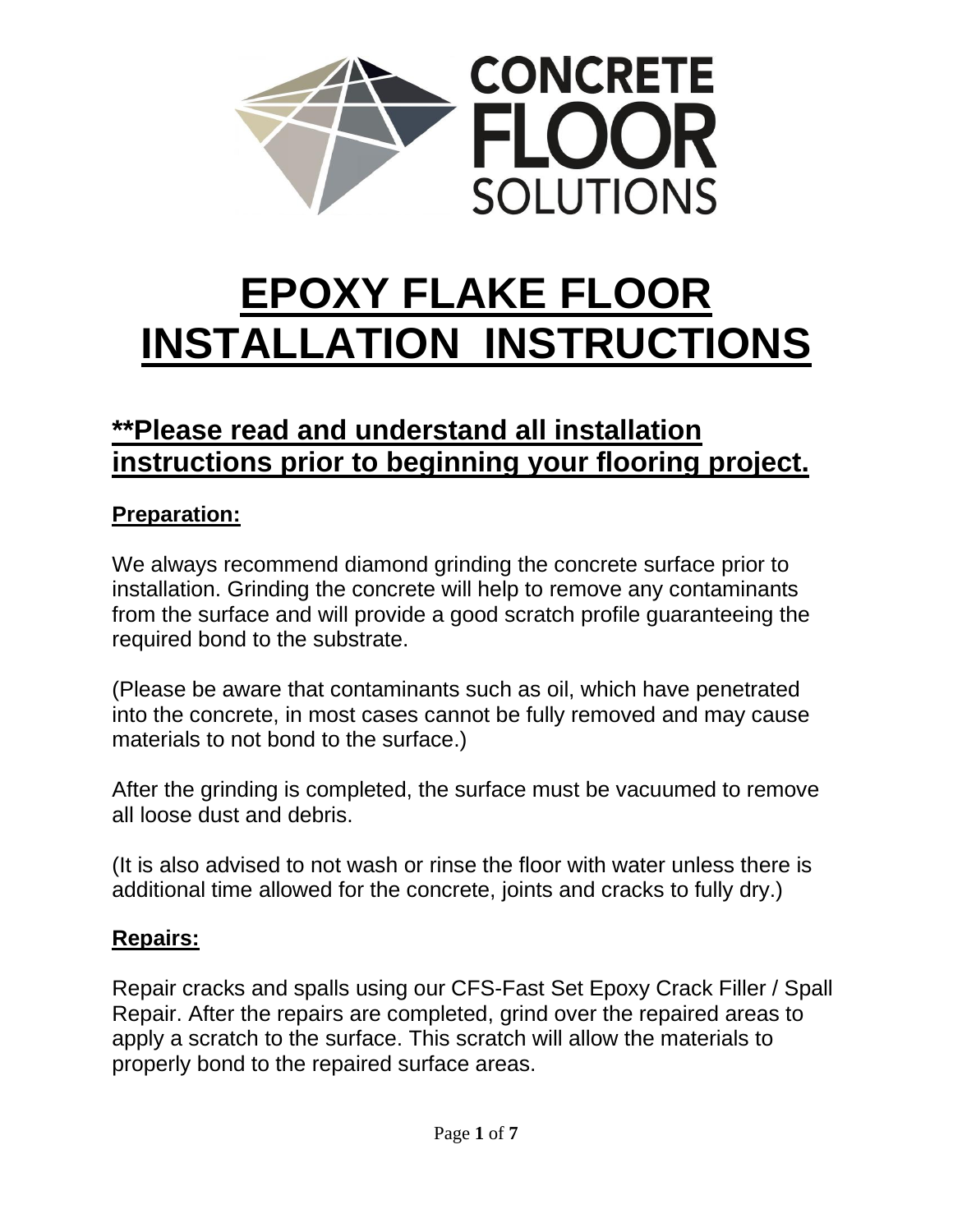

### **Mixing The Epoxies:**

It is advised to always mix epoxies in the complete batches as received. Epoxies must always be mixed to the correct ratio as stated on the label. You will risk having the epoxies not fully cure if this step is not followed.

To properly mix the epoxies it is advised that you use a slow speed drill with a minimum 3" mixing paddle. During the mixing process, and with the drill on slow speed, move the mixing paddle around the edges of the bucket to ensure that all of the material gets mixed properly. Mixing time is +/- 2 minutes with a mixing paddle to insure proper mix.

It is critical to review and understand the **POT LIFE / CURE SCHEDULE** prior to mixing and working with any of these materials. Most epoxies cannot be mixed and left in the bucket for any length of time.

#### **(READ EACH MATERIALS TECHNICAL DATA AND SAFETY DATA SHEETS PRIOR TO INSTALLATION)**

#### **Installation:**

A critical step when applying epoxies is to ensure the proper coverage rates are followed. This is especially important when utilizing multiple flooring kits on larger flooring projects. It is advised that a mark/note is made, prior to installation, to show how much floor each mix should cover. This will ensure the epoxy is being put down at the correct rate.

# **(1) Epoxy Primer Application (CFS-Low Viscosity Primer):**

Primers are designed to penetrate into the surface of the concrete. This step will create a bonded surface which will allow for the proper application of the intermediate coat.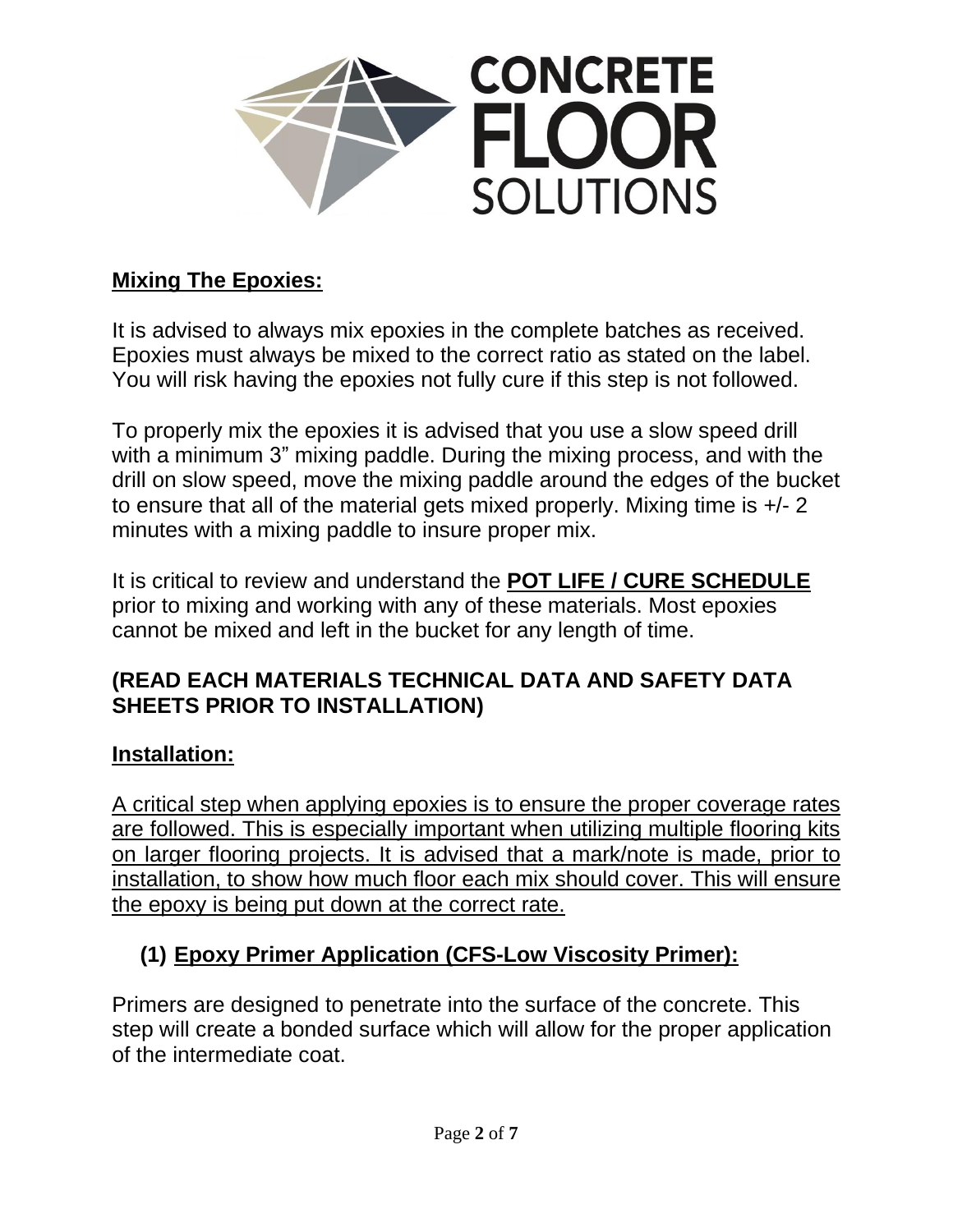

It is recommended to wear spiked shoes during the application steps. Spike shoes will allow the installer(s) to work the entire area of the floor where the epoxy has been poured, squeegeed or back rolled. Always take caution when wearing and walking in spike shoes. Do not drag spikes while walking as this may leave marks in the finished floor.

Begin by pouring the properly mixed epoxy primer across the floor in 4"-6" wide ribbons. The ribbons should be poured paralleled to each other leaving approximately three feet between each ribbon pour. You have approximately 20 minutes before the epoxy will begin to set in the bucket. The working time is extended once the mixed material is poured onto the floor.

Next, using a squeegee, push the epoxy primer puddle while moving parallel with the ribbon pour to uniformly cover the floor. A 6" roller and 2" brush can be used to address edges and corners.

Finally, back roll the epoxy primer perpendicular to the direction it was squeegeed. It is recommended to use a 1/4" nap 18" "Epoxy Glide" roller cover.

Allow material to harden +/- 16 hours but not more than 30 hours before applying the next coat.

# **(2) Epoxy Intermediate Coat Application (CFS-Intermediate Coat):**

It is recommended to wear spiked shoes during the application steps. Spike shoes will allow the installer(s) to work the entire area of the floor where the epoxy has been poured, squeegeed or back rolled. Always take caution when wearing and walking in spike shoes. Do not drag spikes while walking as this may leave marks in the finished floor.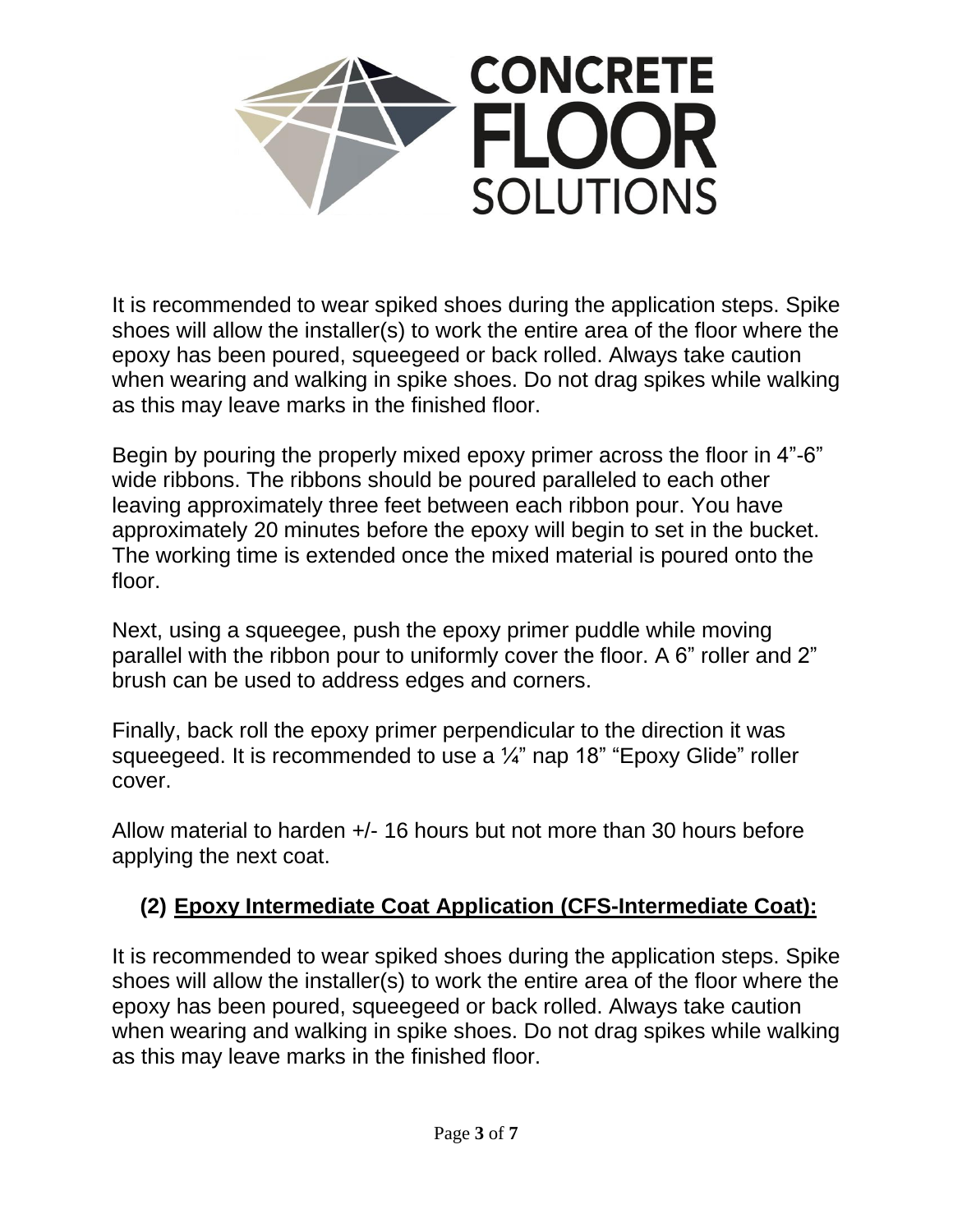

Begin by pouring the properly mixed epoxy intermediate coat across the floor in 4"-6" wide ribbons. The ribbons should be poured paralleled to each other leaving approximately three feet between each ribbon pour. You have approximately 20 minutes before the epoxy will begin to set in the bucket. The working time is extended once the mixed material is poured onto the floor.

Next, using a squeegee, push the epoxy intermediate coat puddle while moving parallel with the ribbon pour to uniformly covering the floor. A 6" roller and 2" brush can be used to address edges and corners.

Finally, back roll the epoxy intermediate coat perpendicular to the direction it was squeegeed. It is recommended to use a  $\frac{1}{4}$ " nap 18" "Epoxy Glide" roller cover.

# **(3) Decorative Flake Application:**

Immediately after the intermediate coat has been back rolled, begin broadcasting flakes evenly across the floor by tossing them in the air and letting them shower down on the wet epoxy. It is recommended to first lightly broadcast the entire floor and then to repeat the process until all of the available flake has been distributed or the desired look has been achieved.

Allow the epoxy to cure +/- 24hrs before sweeping or vacuuming any excess flakes off the floor. A wide floor scraper may be necessary to knock down sharp edges or vertical chips if heavy or full flake was applied.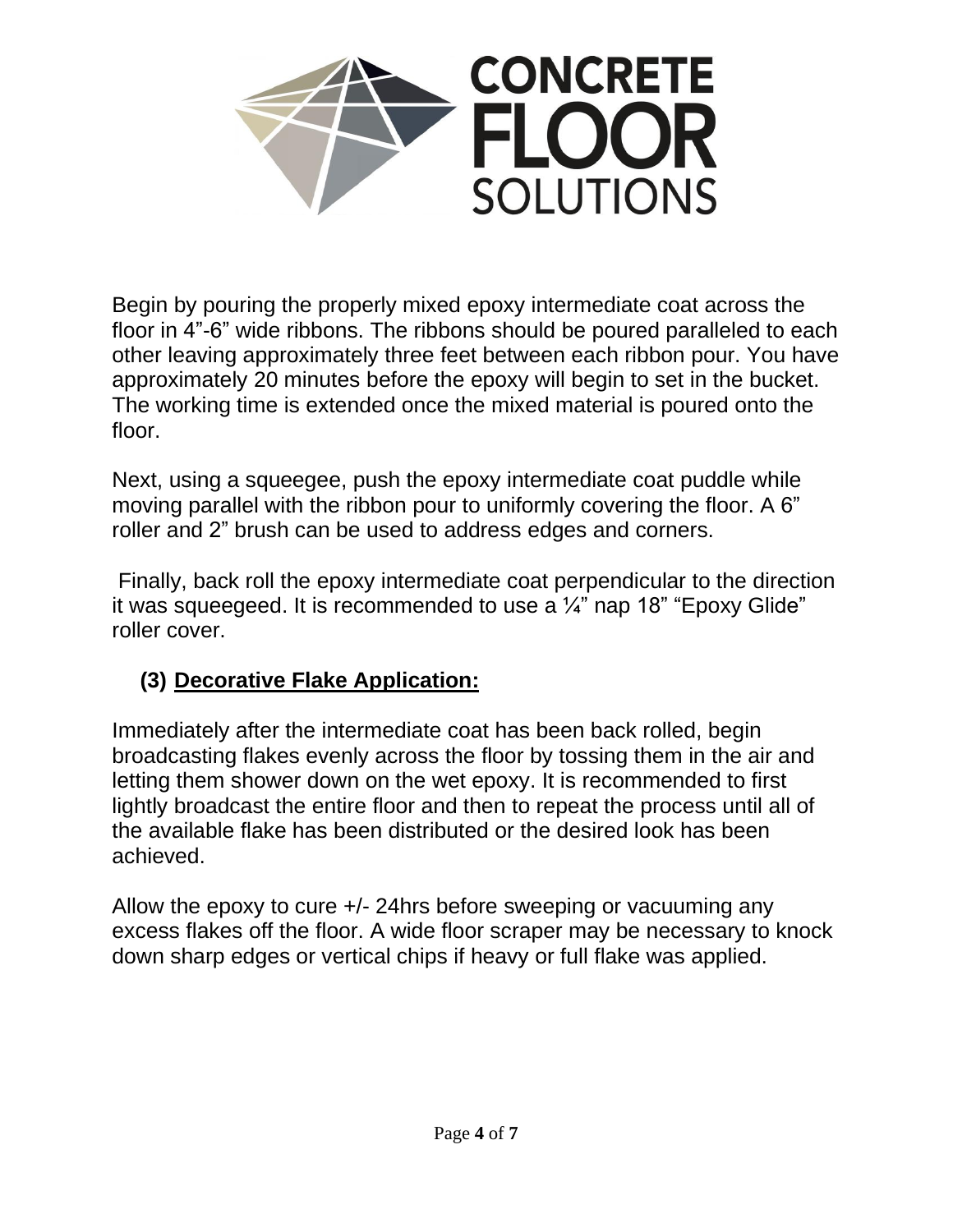

# **(4) Epoxy Top Coat Application (CFS-UV Clear Epoxy Topcoat):**

It is recommended to wear spiked shoes during the application steps. Spike shoes will allow the installer(s) to work the entire area of the floor where the epoxy has been poured, squeegeed or back rolled. Always take caution when wearing and walking in spike shoes. Do not drag spikes while walking as this may leave marks in the finished floor.

Begin by pouring the properly mixed epoxy topcoat across the floor in 4"-6" wide ribbons. The ribbons should be poured paralleled to each other leaving approximately three feet between each ribbon pour. You have approximately 20 minutes before the epoxy will begin to set in the bucket. The working time is extended once the mixed material is poured onto the floor.

Next, using a squeegee, push the epoxy topcoat puddle while moving parallel with the ribbon pour to uniformly cover the floor. A 6" roller and 2" brush can be used to address edges and corners.

(If a more textured surface profile is desired, the included Aluminum Oxide additive can be broadcast into the already squeegeed topcoat epoxy. To broadcast the aluminum oxide, take small pinches between your fingers and toss them in the air letting them shower down on the wet epoxy. The broadcast of the aluminum oxide MUST but done prior to the back roll step. The back roll step will encapsulate the aluminum oxide into the topcoat.)

Finally, back roll the epoxy topcoat perpendicular to the direction it was squeegeed. It is recommended to use a  $\frac{1}{4}$ " nap 18" "Epoxy Glide" roller cover.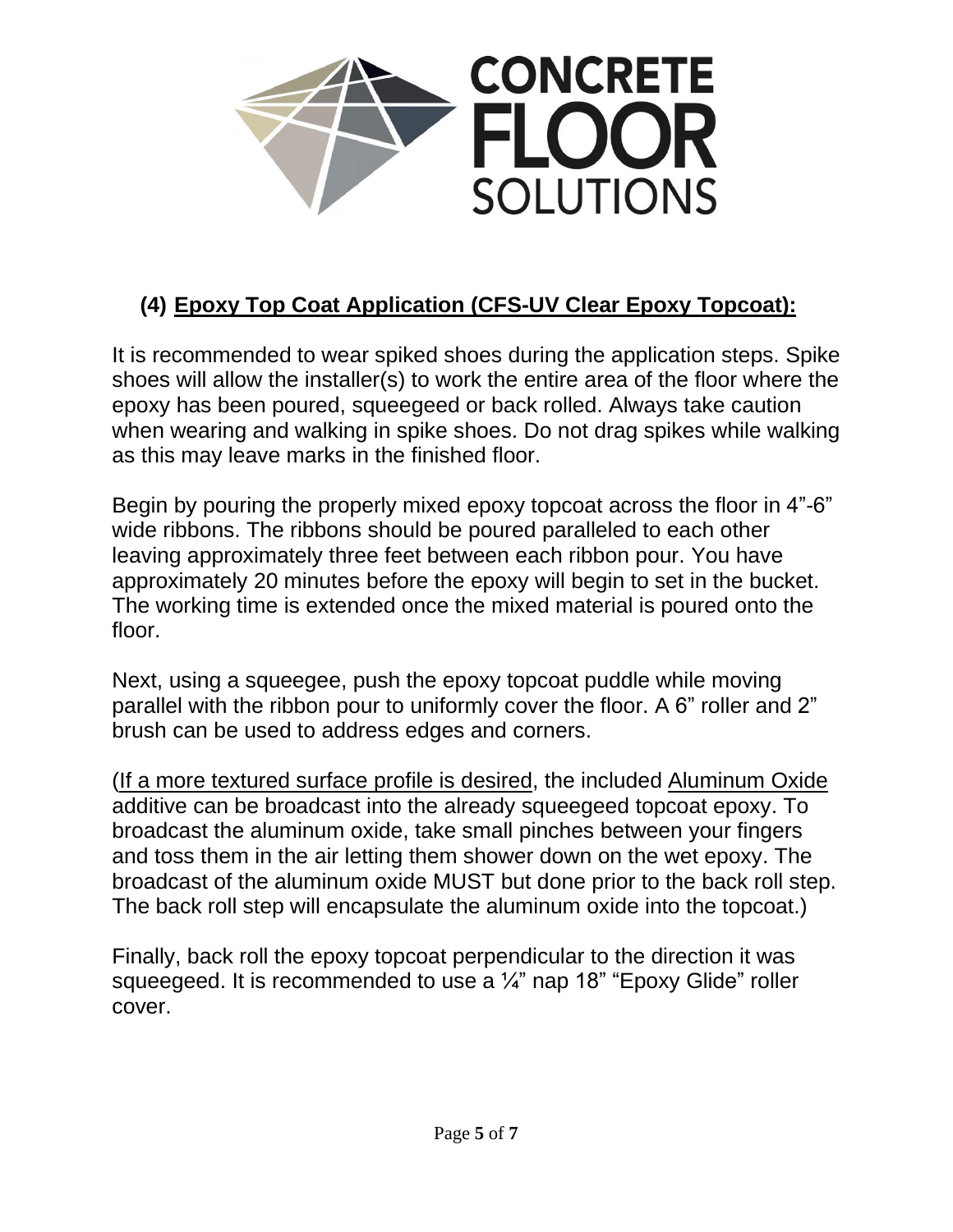

### **(5) (Optional Upgrade) CFS-High Performance Urethane Application:**

It is recommended to wear spiked shoes during the application steps. Spike shoes will allow the installer(s) to work the entire area of the floor where the epoxy has been poured, squeegeed or back rolled. Always take caution when wearing and walking in spike shoes. Do not drag spikes while walking as this may leave marks in the finished floor.

(If a more textured surface profile is desired the included Aluminum Oxide additive MUST be broadcast onto the cured intermediate coat prior to pouring the urethane topcoat onto the floor. To broadcast the aluminum oxide, take small pinches between your fingers and toss them in the air letting them shower down on the cured intermediate coat with flake. The back roll step will encapsulate the aluminum oxide into the urethane topcoat an allow for even distribution across the floor.)

Pour the properly mixed urethane into a watering can. Next, pour approximately 3" wide parallel stripes across the floor approximately 16" apart. Back roll the urethane topcoat perpendicular to the direction it was poured on the floor. It is recommended to use a  $\frac{1}{4}$ " nap 18" "Epoxy Glide" roller cover.

These materials are designed to go down thin, at approximately 166 sq.ft. per gallon. A second coat can be applied if a heavy topcoat is desired. Allow 72-hour cure time before opening up to traffic.

# **(6) (Optional Upgrade) CFS-Polyaspartic Application:**

It is recommended to wear spiked shoes during the application steps. Spike shoes will allow the installer(s) to work the entire area of the floor where the epoxy has been poured, squeegeed or back rolled. Always take caution